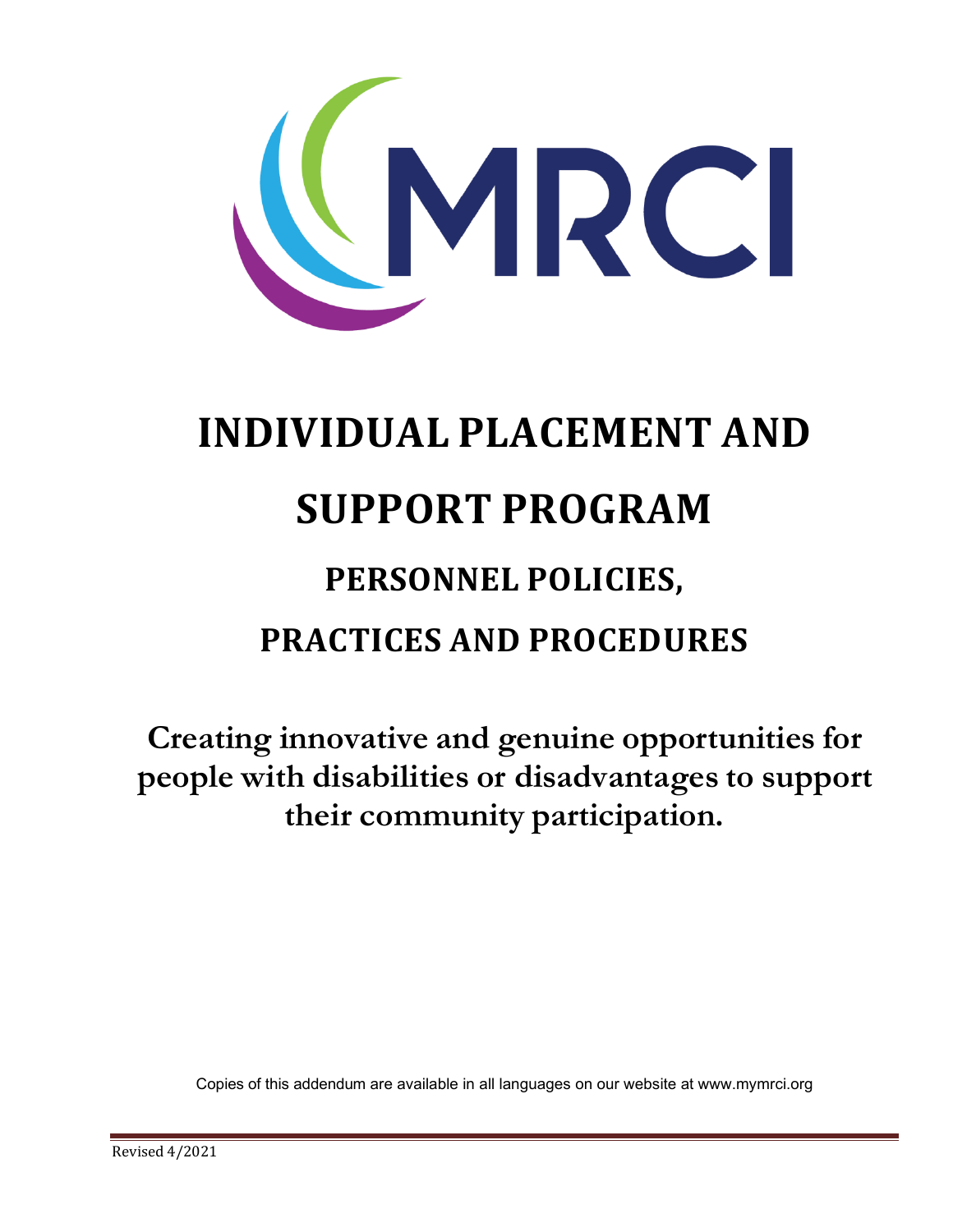### **MRCI Values:**

- At MRCI we are committed to working together to build a strong client-focused workforce founded on equality of opportunity which celebrates the rich diversity of our staff population. MRCI establishes goals for increasing the diversity in each department. The achievement of genuine equality of opportunity is at the heart of our mission as a provider of high quality service to our clients. We aim to build a workforce which exhibits a diverse range of skills and experience. In pursuing this goal, we want our work community to value and to be at ease with its own diversity and to reflect the needs of the community.
	- We value relationships. Successful outcomes are founded on individual relationships between the people we serve and our staff members. We believe that both our staff and clients have the right to be treated with respect and dignity.
	- We value individualized planning. We provide the supports necessary in assisting everyone to reach their goals and dreams and to lead selfdirected lives.
- We value interdependence and collaboration. To be integral and successful community members, we all need the support of others. We believe in working together and forming partnerships to achieve successful outcomes.
- We value leadership and accountability. We believe in a decision-making process that is creative and responsive to the ever-changing needs and desires of the people we serve. To do this, we seek input from our participants in all program areas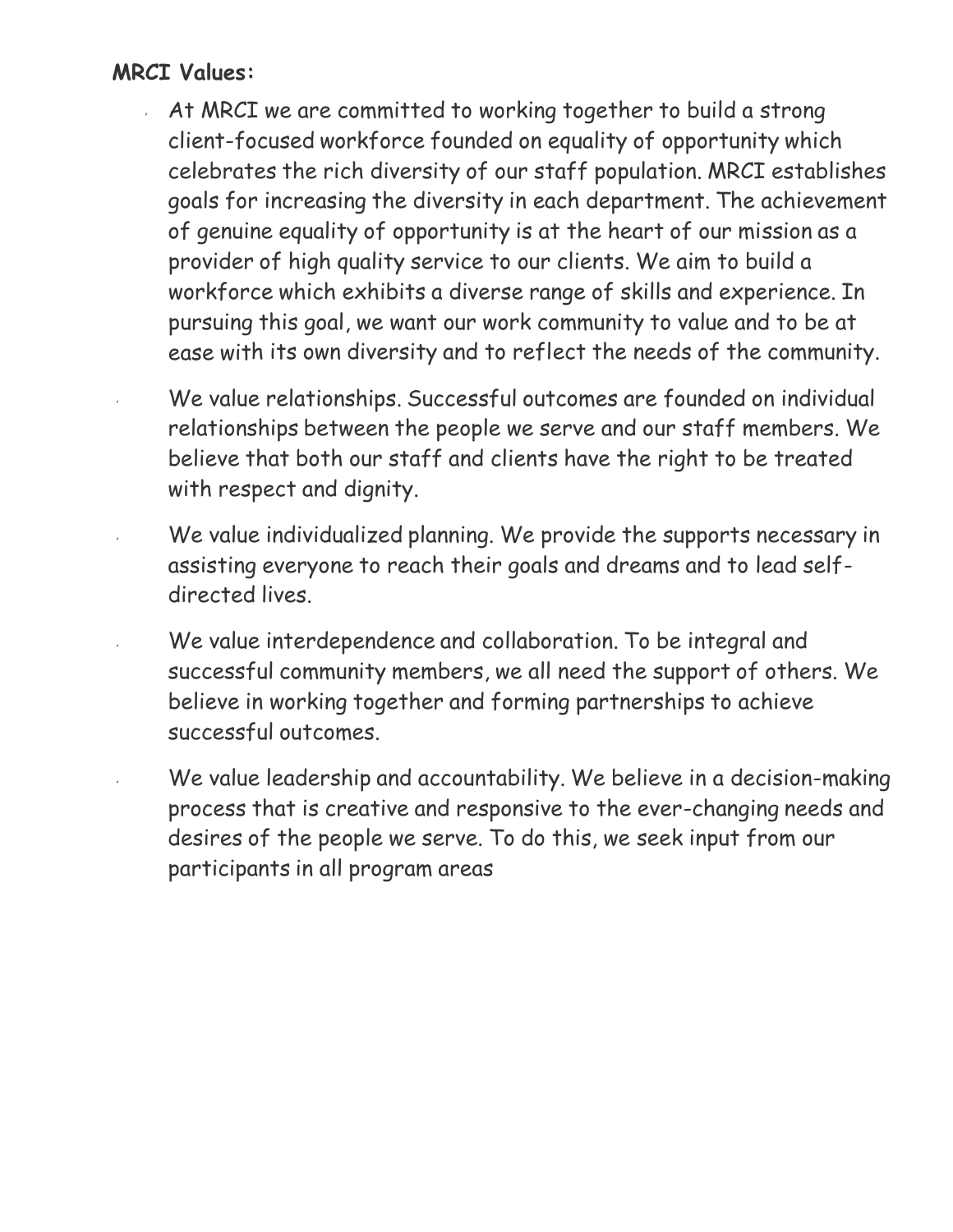## **INTRODUCTION**

Individual Placement and Support (IPS) is an evidence-based practice that helps people with serious mental illness work in regular jobs related to their work preferences. To work with the IPS program through MRCI a person must have a documented mental health diagnoses, a county case manager, and be ready to start looking for a job.

The IPS Program uses eight principles to guide the services that are provided, they are listed below: 1. Every person who wants to work is eligible for IPS- Zero Exclusion

- People who want to work are able to succeed with IPS in spite of problems with drugs or alcohol, ongoing symptoms, homelessness, or other barriers. IPS programs welcome any person who expresses interest in work and are never excluded for the following reasons
	- **Legal histories**
	- Symptoms of mental illness
	- Decisions about treatment, including decision not to use medication
	- Personal presentation
	- Missed appointments
	- Substance use disorders
	- **Cognitive disorders**
	- **Homelessness or unstable housing**
	- **Past problems with employment**
- 2.Competitive jobs are the goal
	- Employment specialists help their clients find regular jobs in the community because most people say they want regular jobs, not jobs set aside for people with disabilities. Competitive jobs are ones in which the workers are paid directly by their employers.
- 3.IPS Services are integrated with mental health
	- The IPS team is part of a mental health agency and provides services to clients of that agency. MRCI uses the counties and their mental health case management as their mental health agencies. Employment specialists meet multiple times with the rest of the mental health team to discuss people on their shared case load, suggest different ideas about work for people, and discuss possible referrals.
- 4.Personalized benefits planning is provided
	- Each person who participates in the IPS program is offered an opportunity to learn how their benefits would be affected by an earn income. People are offered help accessing this information prior to starting a job and also as they make decisions that will affect their work income. The purpose of benefits counseling may be to help a person retain their benefits while working or it may be to help a person make plans to support themselves through work and exit the benefits system.
- 5.The job search starts soon after a person expresses interest in working

People are not asked to complete any prevocational activities. When a person enters the IPS program they usually spend the first few weeks meeting their employment specialist and sharing information about their goals, past work experience, education, and other work-related issues. Within 30 days of their first meeting the employment specialist and/or job seeker has in-person contact with an employer to talk about a job.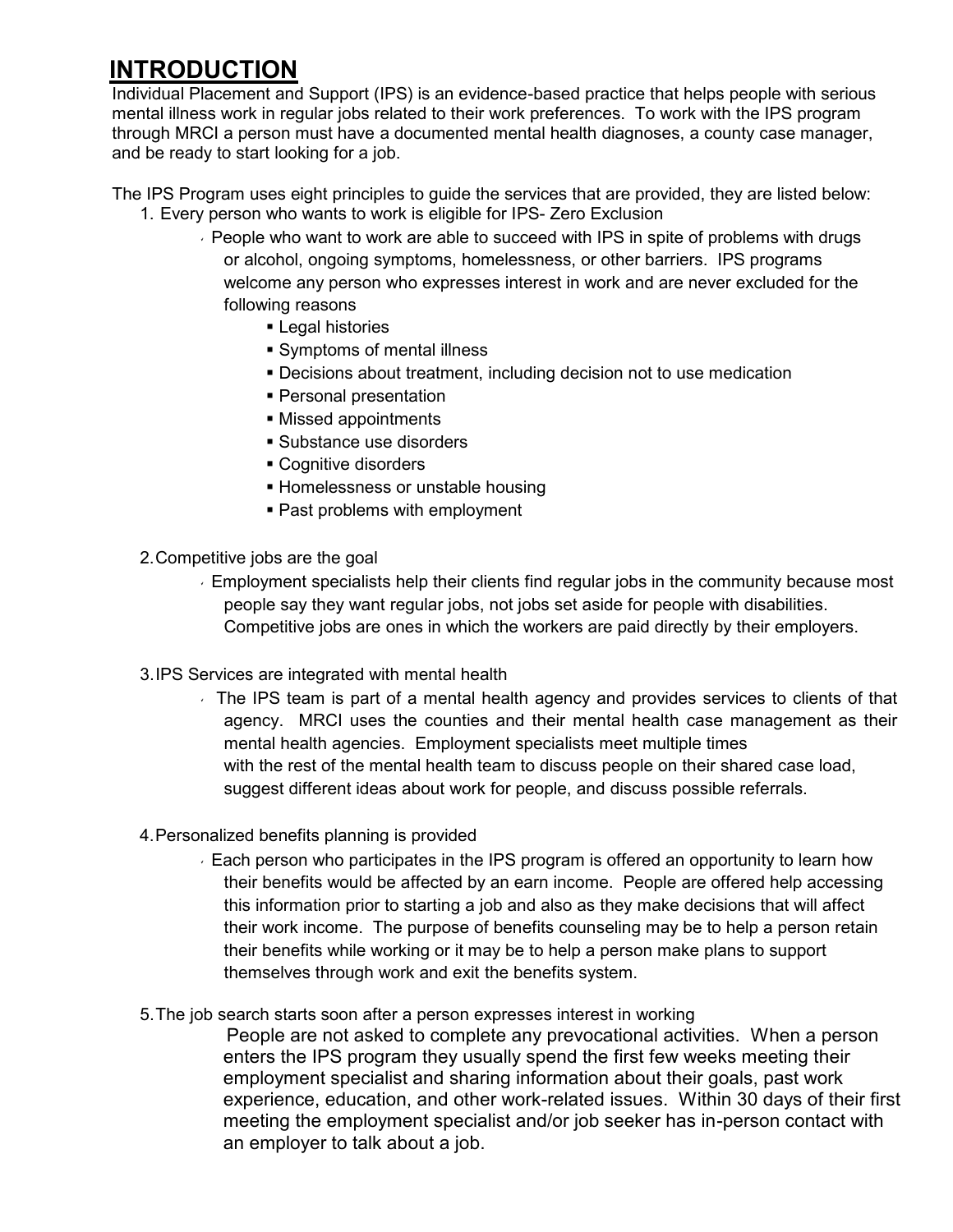- 6.Employment specialist build relationships with employers based upon their clients' work preferences
	- Employment specialists view employers as their customers. Employment specialists make multiple in-person visits to employers to learn about their business needs. After an employment specialists has had time to learn about the needs and hiring preferences of an employer they will return to talk about a job candidate who is a good match for that business. Building relationships with employers can help job seekers who do not have recent work experience or other barriers to employment; i.e. legal history.
- 7.Individual job supports are time unlimited
	- Employment specialists tailor job supports to fit each person's preferences for support, current job, work history, current issues related to mental illness or substance use disorders, and personal strengths. Someone who has been working for several months and is comfortable in their job may want to meet with employment specialist twice a month to work on social situations or to think of career development. A person who is having problems with a job would have more frequent job supports.
- 8.Client preferences are honored
	- $\sqrt{1}$  IPS strives to empower people, not to tell them where they must work or the type of services they must receive. Employment specialists ask people about their preferences throughout the employment process. Employment specialists try to understand what is most important to each person and what motivates each person.
	- Expectations of the client
		- To meet with employment specialist weekly until a job is obtained
		- $\sqrt{10}$  be on time and ready for meetings
		- To search for job leads independently between meeting times
		- To be dressed and groomed appropriately and ready to go into the community to fill out applications and possibly talk with employers.
		- To maintain open communication with employment specialist about career choices and assistance needed from employment specialist.
		- To continue managing mental health by working with case management, therapists, and all other mental health team members.

Expectations of the employment specialist

- $\sqrt{ }$  To assist with filling out applications
- $\sqrt{ }$  To help put a resume together
- To practice interviewing questions and interviewing skills
- Discuss disclosure on a weekly basis until a job is obtained and then at least monthly thereafter
- To talk with employers to assist with finding jobs that would be a good fit

After an employment specialist has assisted you to obtain a job in the community that company will have their own policies, procedures, rules, and regulations that you will be expected to follow. Some topics that may be included regarding policies include; work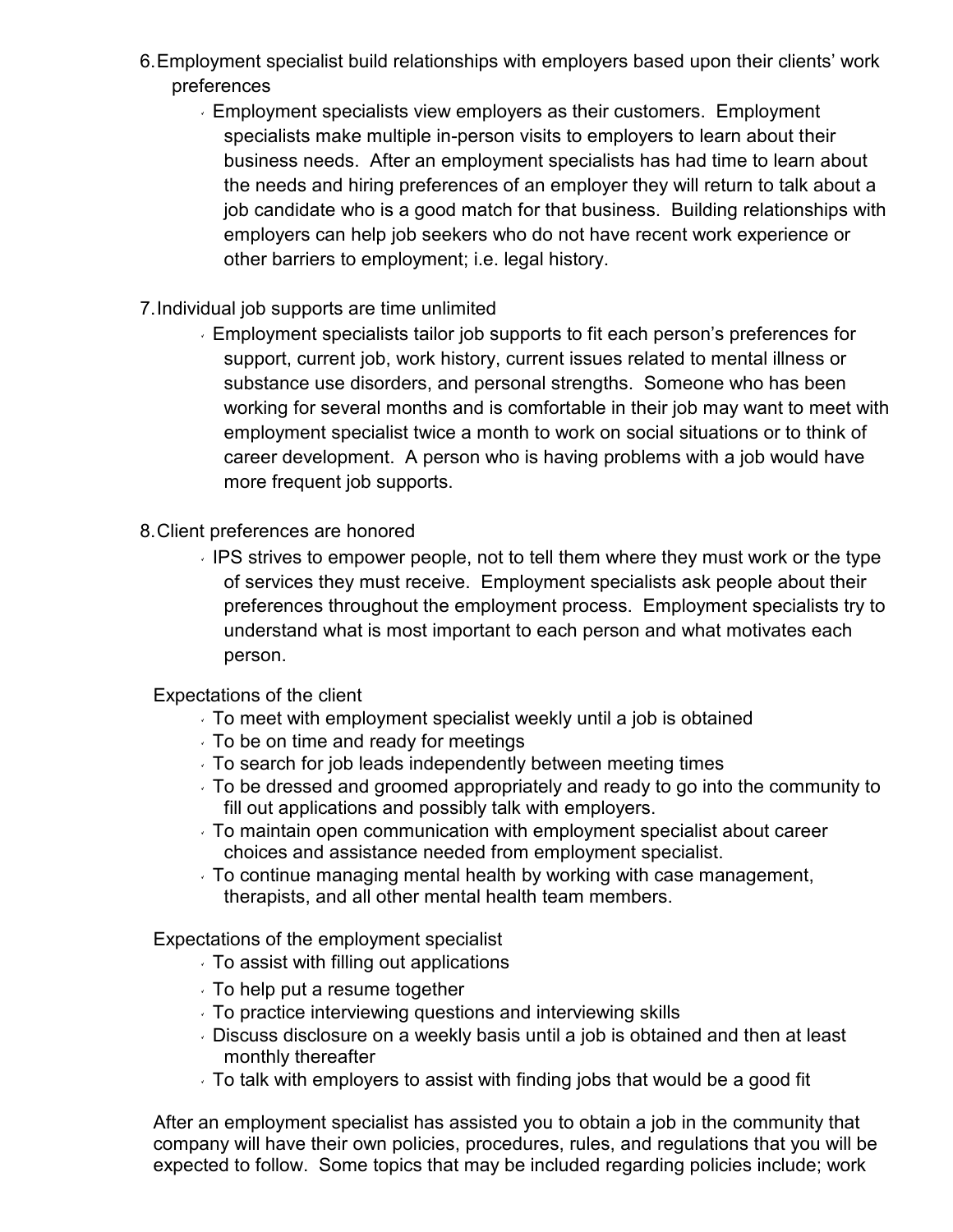hours, dress code, smoking policies, absences, etc. Please be sure to read and understand your employer's policies and if you have questions reach out to your employer or MRCI staff representative.

#### **REVIEW OF UPDATING THIS BOOK**

The policy and procedure of this manual will be updated with input from workers and management and the revised manual will be reviewed with all workers within the IPS program.

#### **CONDITIONS OF EMPLOYMENT**

- 1. To be involved with the IPS program the applicant must complete an orientation review and be accepted by the IPS counselor.
- 2. Holidays\*

The following holidays are observed by MRCI

New Year's Day Memorial Day Independence Day Labor Day Thanksgiving and the day after December 24 through December 31st.

#### **ADVOCACY SERVICES**

- 1. Information: Will explain your rights, benefits, and responsibilities as a client or potential client of a program providing services under the Rehabilitation Act of 1973.
- 2. Referral: May suggest other community service programs or resources to meet your rehabilitation needs if appropriate.
- 3. Service suggestions: Will help you review the eligibility decisions and rehabilitation service plans affecting your program with the Division of Vocational Rehabilitation, State Services for the Blind, or local rehabilitation programs providing services under the Rehabilitation Act of 1973.
- 4. Problem Solving: Will mediate discussion between you and the staff or administrators of rehabilitation programs to improve understanding and communication about the rehabilitation process and the options available to you under the Rehabilitation Act of 1973.
- 5. Legal Advocacy: Will represent you in administrative reviews, appeals, fair hearings, or other appropriate legal remedies.